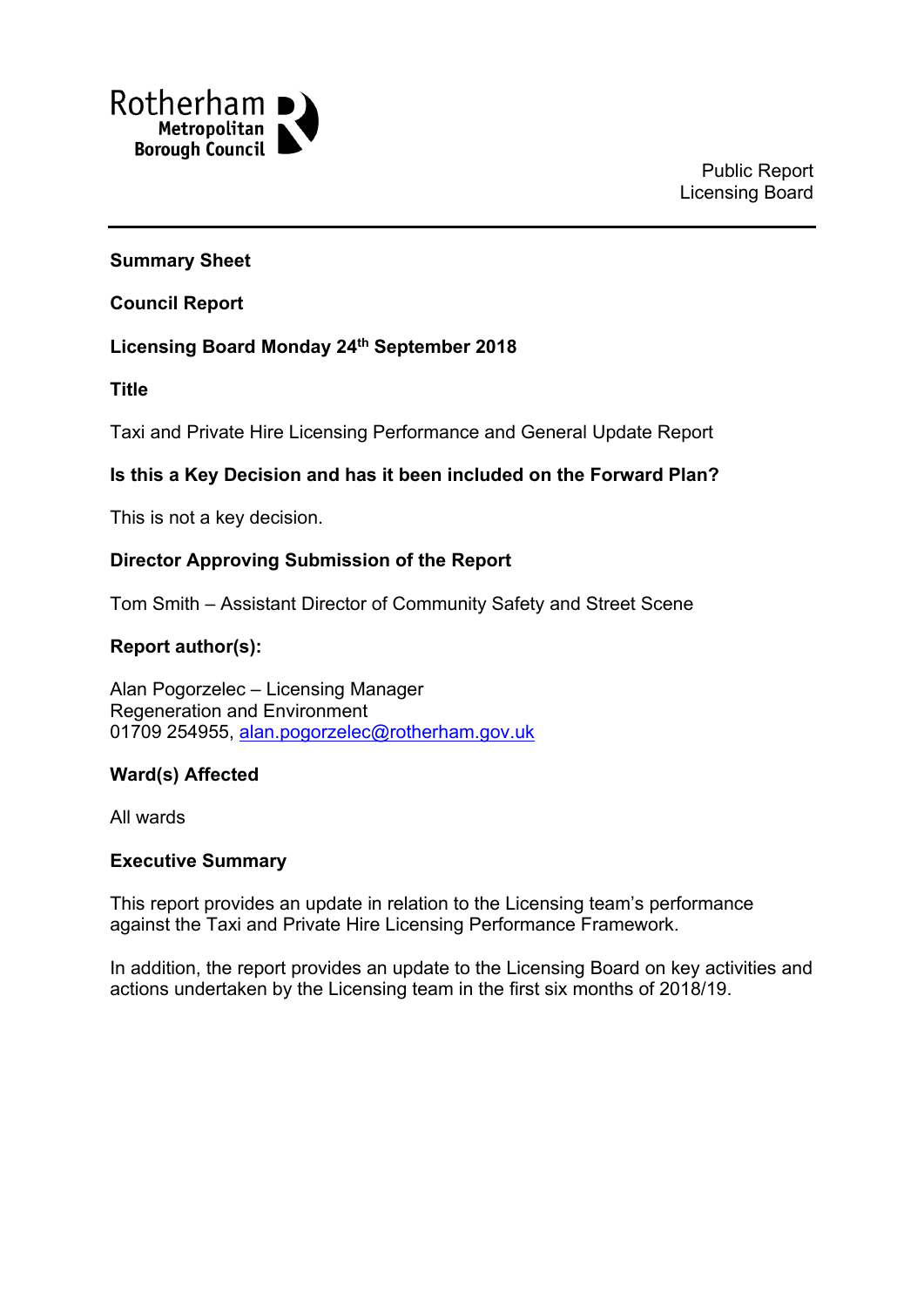# **Recommendations**

• That the Licensing Board notes the content of the update report.

# **List of Appendices Included**

| Appendix 1 - |                | Quarter 1 and 2 performance against the Licensing Performance                                       |
|--------------|----------------|-----------------------------------------------------------------------------------------------------|
|              |                | Management Framework.                                                                               |
| Appendix 2   | $\blacksquare$ | Quarter 1 and 2 Enforcement Data.                                                                   |
| Appendix 3   | $\blacksquare$ | Quarter 1 and 2 Licensing Admin Team Data.                                                          |
| Appendix 4 - |                | Statistical record of the cases and decisions of the Licensing<br>Board Sub-Committee (during 2018) |

# **Background Papers**

• Rotherham MBC Hackney Carriage and Private Hire Licensing Policy

# **Consideration by any other Council Committee, Scrutiny or Advisory Panel**

Not applicable.

# **Council Approval Required**

No.

# **Exempt from the Press and Public**

Not exempt.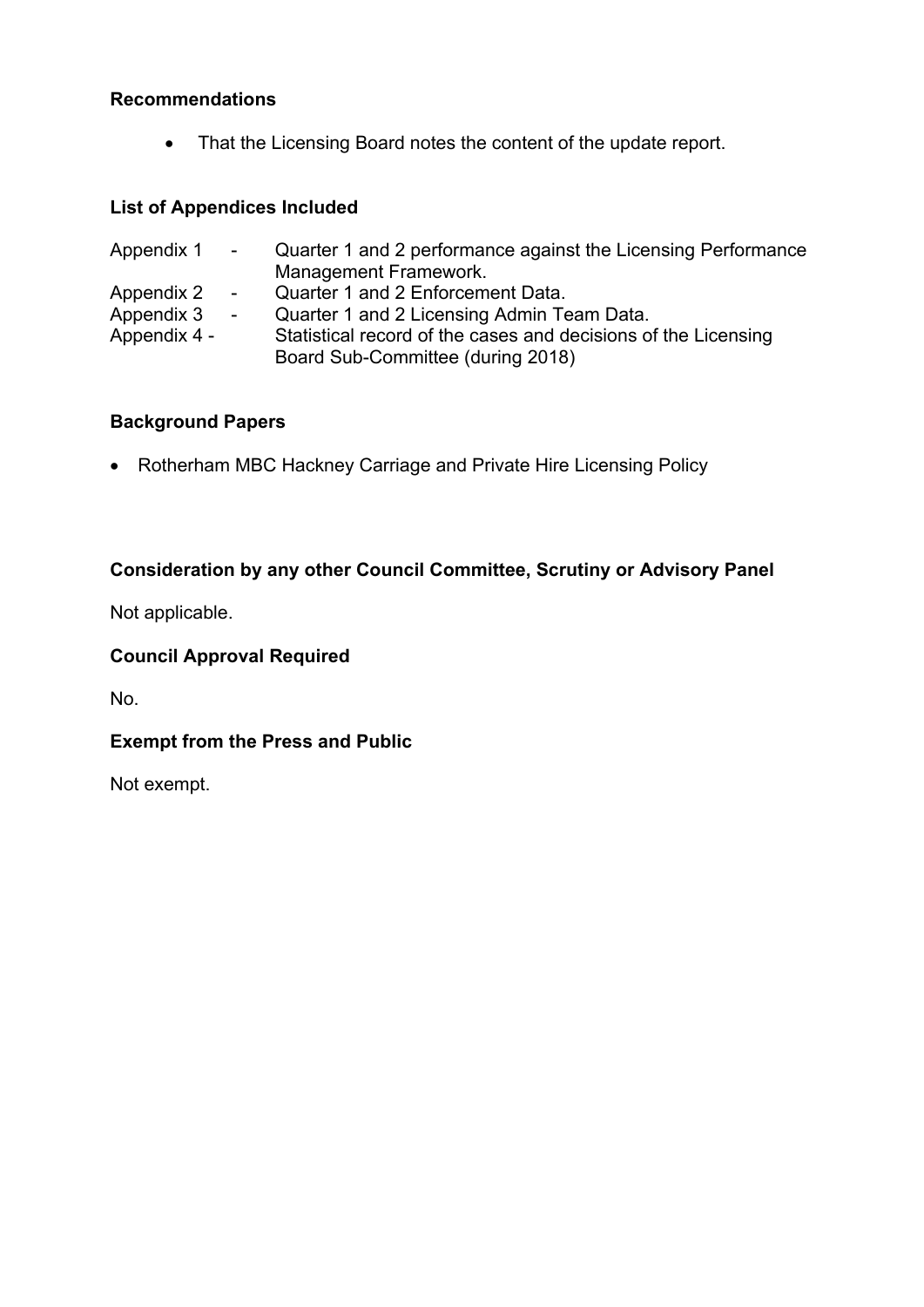# **Taxi and Private Hire Licensing Performance and General Update Report**

# **1. Recommendations**

1.1 That the Licensing Board notes the content of the update report.

# **2. Background**

- 2.1 The performance of the licensing service is demonstrated in two ways:
	- 2.1.1 The Council's Corporate Plan includes two priority measures that are related to licensing, these are reported quarterly to the Council's Strategic Leadership Team and elected members. These measures were introduced at the beginning of 2018/19 and replace the previous measures regarding compliance with the Hackney Carriage / Private Hire Licensing Policy (although this still forms part of the Performance Management Framework referred to below). The relevant measures are:
		- 3.A4(a) the number of on the spot inspections of taxis
		- 3.A4(b) the % of taxis found to be compliant with the licensing regime during on the spot inspections
	- 2.1.2 Performance against the Licensing Service Performance Management Framework is reported to Directorate / Strategic Leadership Teams and the Licensing Board on a six-monthly basis. This framework includes the following:
		- Elements that are related to the implementation of the Councils Hackney Carriage and Private Hire Licensing Policy.
		- The performance of the Council's licensing team in relation to quality assurance and administrative aspects of the service.
- 2.2 In addition to the update on performance, this report also provides details of developments in relation to:
	- 2.2.1 Enforcement actions and other activity undertaken by the licensing service.

This report provides a summary of enforcement action that took place between April 2018 and September 2018 (inclusive). It includes details of actions taken by enforcement officers (what could be considered to be traditional enforcement actions) along with enforcement actions taken by other officers within the licensing service, and the outcomes of Licensing Board Sub-Committee hearings.

It also provides an update on actions that have been taken into the enforcement priorities that were agreed with the Licensing Board in February 2017 for the financial year 2017/18.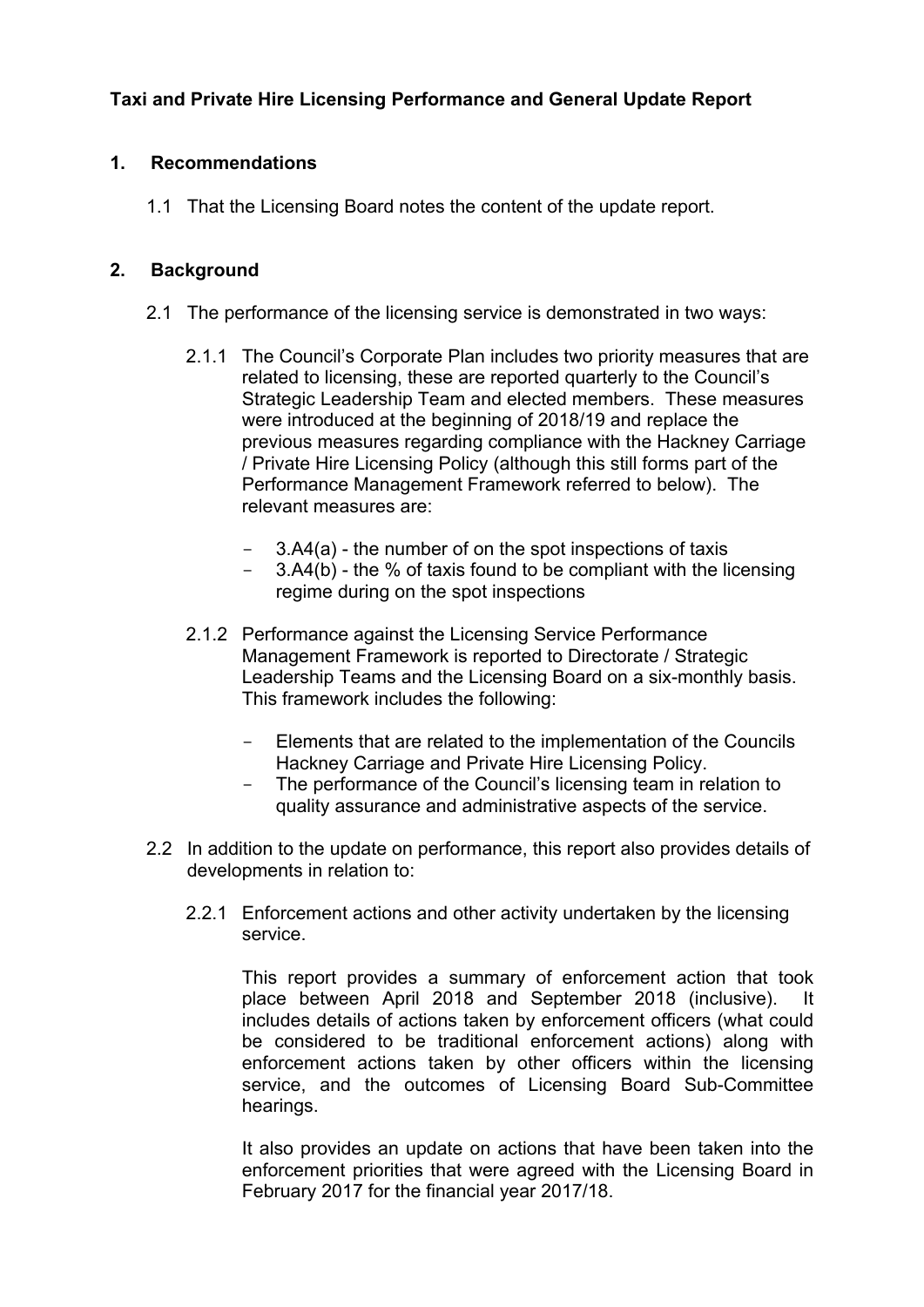2.2.2 Service restructure / staffing update.

There have been a number of staffing related developments within the Licensing Service – this report provides further detail on these.

2.2.3 Update in relation to some key initiatives and project work that have been ongoing within the Licensing Service.

The licensing service have been actively involved in the development and introduction of new systems and processes that are intended to provide a more streamlined service to customers, and more effective enforcement / regulation.

In addition, officers from the service have been involved with work at a national level seeking improvements in relation to taxi and private hire licensing throughout the UK.

## **3. Key Issues**

- 3.1 Performance Update
	- 3.1.1 Corporate performance measures second quarter update
		- 3.1.1.1 The Licensing service proactively inspected 56 vehicles and drivers during the first two quarters of 2018/19 (to the date that this report was drafted).
		- 3.1.1.2 Of these, 64% of vehicles (36) and 77% of drivers (43) were found to be compliant with licensing requirements.
		- 3.1.1.3 There were 21 defects identified in the 20 non-compliant vehicles. 13 of the defects related to signage and were dealt with by way of a formal warning. Warnings were also issued in relation to defective bulbs / lamps (5) and tyres approaching the legal limit (2). One vehicle was suspended due to tyres at the legal limit. All defects were rectified during the inspection, or were found to have been rectified following re-inspection the following day.
		- 3.1.1.4 13 drivers were found to be non-compliant; 11 of these were due to the driver not wearing their ID badge (despite the badge being present within the vehicle), these drivers were issued with warnings and instructed to wear their ID badge in accordance with their licence conditions (which they then did). One driver was issued with a warning regarding their standard of driving. The final driver was found to have failed to activate their taxi camera system, the investigation remains ongoing in relation to this matter.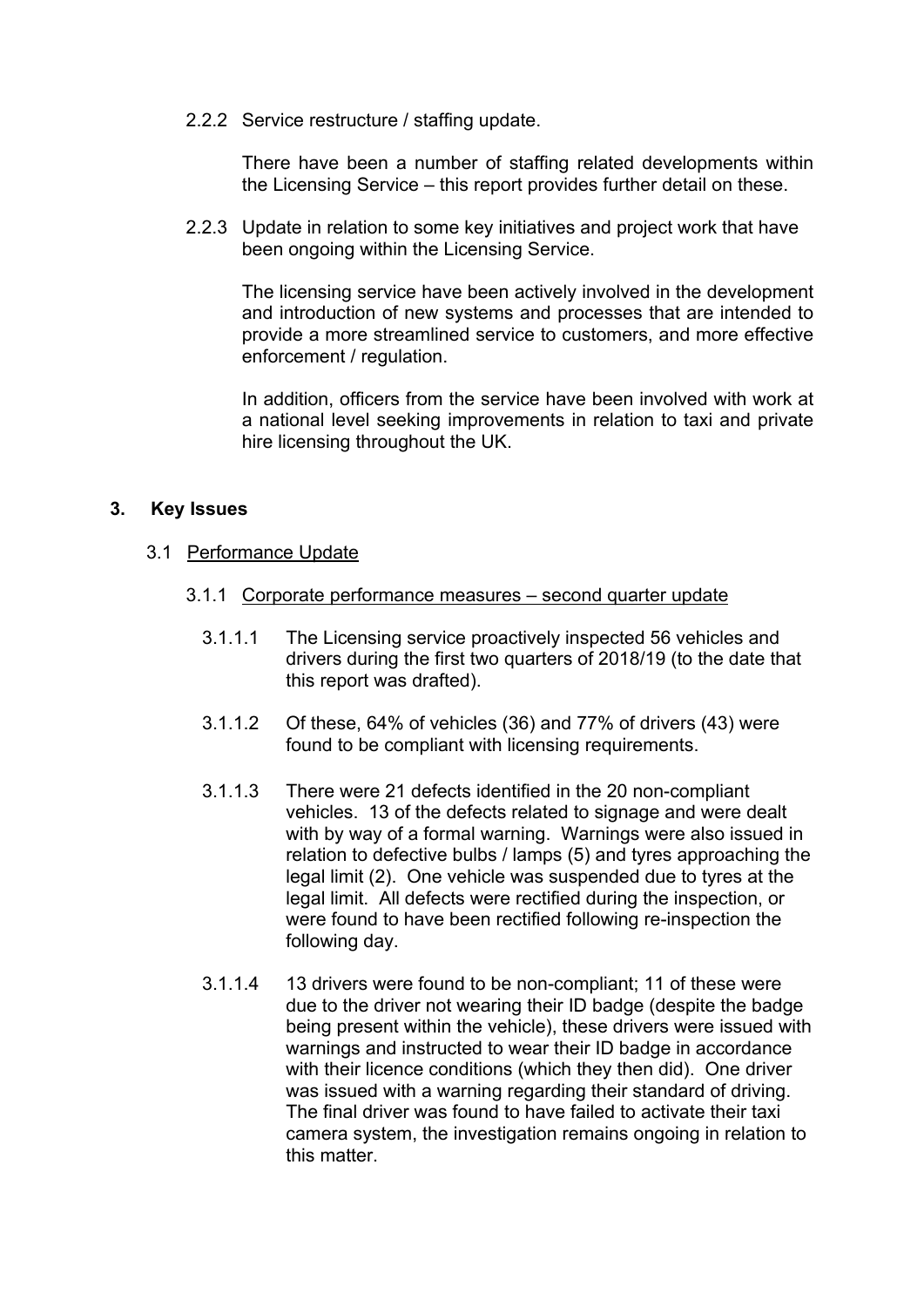- 3.1.1.5 Licensing enforcement officers will continue to undertake unannounced random checks in order to assess and ensure compliance with the requirements of the licensing policy and licence conditions.
- 3.1.2 Licensing Performance Framework second quarter update.
	- 3.1.2.1 The overall judgement outlined in the Louise Casey's inspection report (February 2015) stated that:

*"Inspectors have found that Rotherham has not taken, and does not take, sufficient steps to ensure only fit and proper persons are permitted to hold a taxi licence. As a result, it cannot provide assurances that the public, including vulnerable people, are safe."*

*3.1.2.2* In order to ensure the Council's Licensing Service is effective, fit for purpose, and has addressed the concerns raised in Louise Casey's report; it is considered that the following outcomes must be demonstrated:

> **Outcome 1** All licence holders are "fit and proper" to hold licences.

**Outcome 2** Trained decision makers must make high quality, appropriate and timely decisions that protect the public from risk of harm.

**Outcome 3** The Licensing Service uses all available statutory powers appropriately, proactively and reactively, to disrupt criminal activity (including CSE and related activity).

**Outcome 4** The licensing team must consistently provide high quality, timely processing of licensing applications.

**Outcome 5** The Council's Private Hire and Hackney Carriage Licensing Policy will be effectively implemented.

- 3.1.2.3 In order to address each of these outcomes, the Licensing Service has implemented a Performance Management Framework. The framework gives detail on a number of measures are that will indicate whether the desired outcomes are being met.
- 3.1.2.4 Full detail on the performance against each of the measures is given in Appendix 1 to this report. Explanatory narrative is provided where there is an element of underperformance against the stated targets.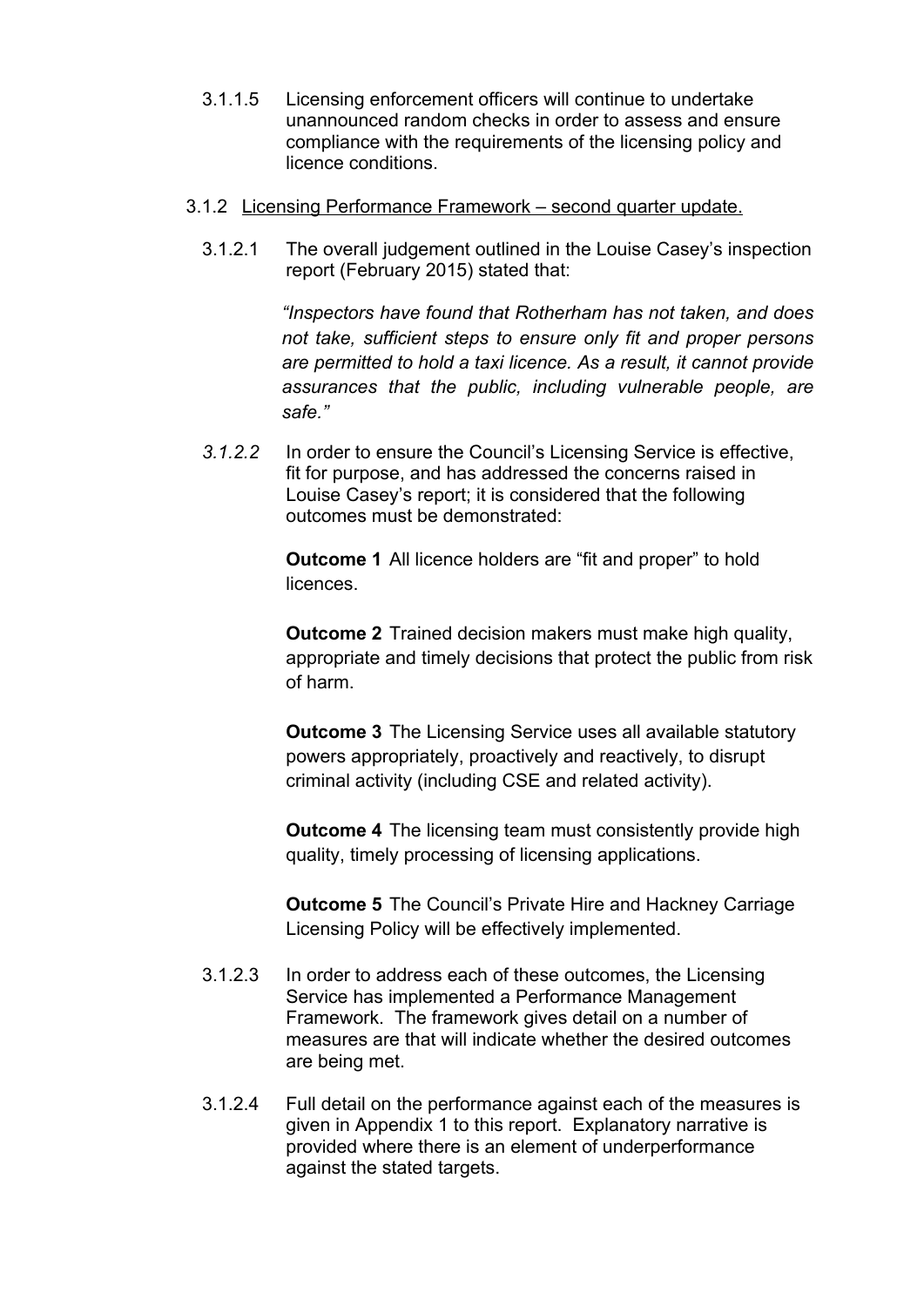- 3.1.2.5 Targets have been set against a total of 16 performance measures, there are an additional four measures that are being monitored but a target has not been set in relation to them. The measures without a target are detailed below, along with explanatory narrative.
- 3.1.2.6 Of the 16 measures with targets, 5 were off target at the time of measurement – further detail on the reason for underperformance is given in Appendix 1, along with any management action that will / has been taken to address the underperformance.
- 3.1.2.7 The measures without targets are as follows:

Delivery against individual training and development plan for each individual member of staff (contributing to Outcome 1).

The training and development of staff is routinely monitored by the Principal Officer and Team Manager via monthly 1:1s and the Corporate PDR process. At the time of writing this report, all but one member of the Licensing Team had been through the PDR process. This staff member will receive a full PDR on their return from annual leave.

Data sharing concerns (when apparent) to be escalated by Assistant Director in a timely manner (contributing to Outcome 3).

There has been one data sharing concern raised during the period covered by this report.

This concern related to the sharing of National Crime Agency information / intelligence relating to suspects designated under Operation Stovewood (or a sub-operation). Although the relationship between the National Crime Agency and Rotherham MBC Licensing is generally very good, there has been an instance where the licensing service have been provided with information verbally, but this has not then been followed up with sufficient written detail in order for a justified decision to be made.

Licensing officers and the Assistant Director of Community Safety and Street Scene have been involved in a series of discussions with the National Crime Agency, Rotherham MBC Multi Agency Safeguarding Hub (MASH) and Rotherham MBC Legal Services. These discussions have resulted in the adoption of an agreed process that allows the efficient and effective sharing of information relating to designated suspects so that appropriate action can be taken as swiftly as possible.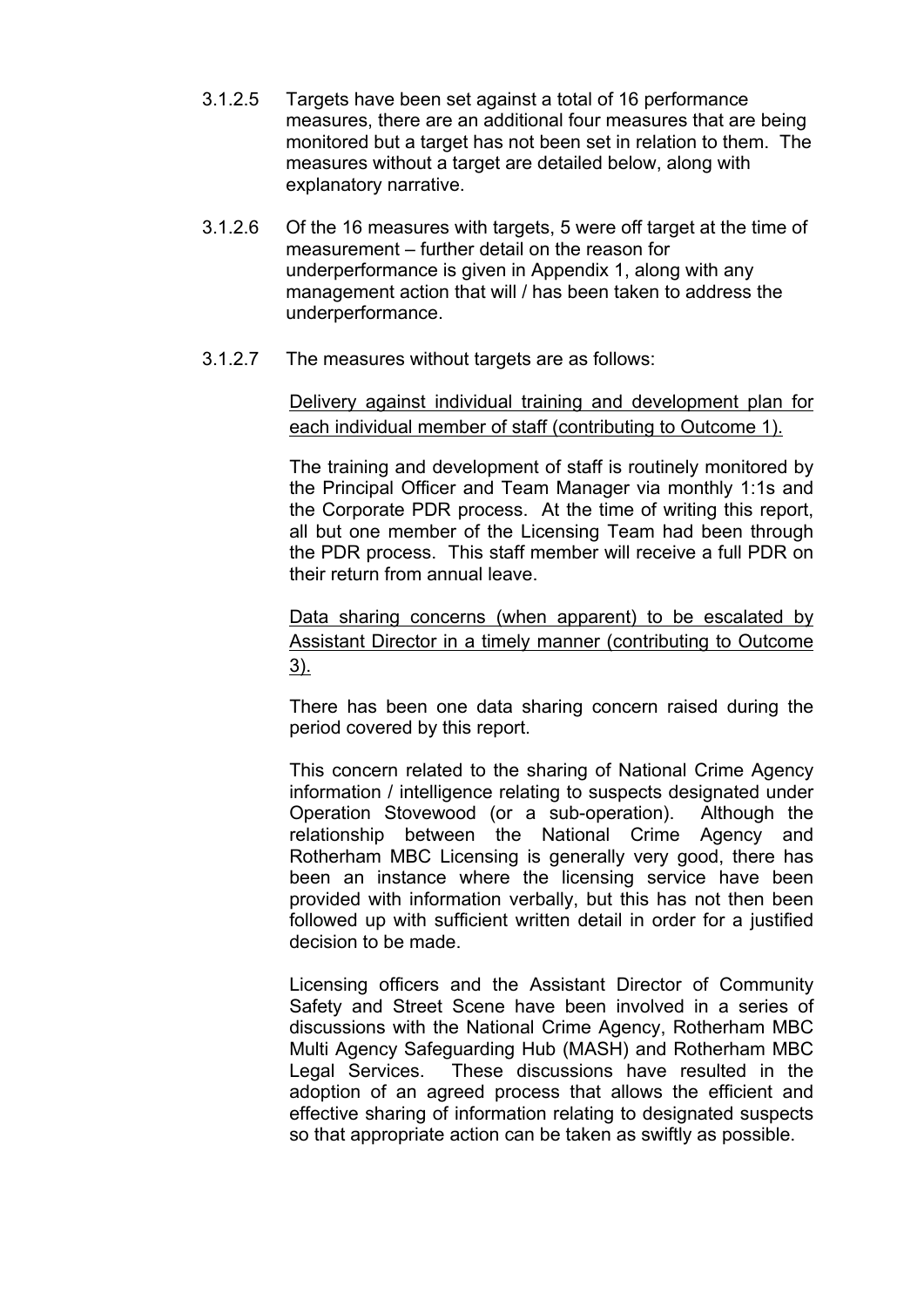Documented processes provided to and understood by all staff (contributing to Outcome 4).

Documented procedures remain in place in relation to key processes within the team, these are subject to review periodically.

Processes are reviewed and (if appropriate) refreshed as required (contributing to Outcome 4).

Processes are continually reviewed and where appropriate amended and reissued. During the first six months of 2018/19, the Licensing Manager has identified one issue that has required amendment to current working practices. This related to the way that lease / hire vehicles are issued with a licence (such as when an existing vehicle is involved in an accident). Since the amendment of this process, the service has a much more appropriate level of control over the way that these vehicles are licensed and used.

- 3.1.3 Enforcement actions undertaken by the licensing service (including current position in relation to Court appeals).
	- 3.1.3.1 In June 2015, the Council introduced a revised General Enforcement Policy (this policy is currently under review and will be considered by the Council's Cabinet in November 2018). This policy sets out the Council's approach to enforcement and demonstrates how individual enforcement services are adhering to the Principles of Good Regulation.
	- 3.1.3.2 This report outlines the enforcement work undertaken in relation to the licensing function, and provides detail on how the services ensure that such activity complies with the requirements of the Council's General Enforcement Policy.
	- 3.1.3.3 Enforcement relating to the Council's licensing function takes two forms:
		- Enforcement related to the issuing of driver, vehicle and operator licences. This includes the appropriate application of the 'fit and proper' test (further details are contained within the Hackney Carriage and Private Hire Licensing Policy). The correct application of the policy will result in the grant, refusal, suspension or revocation of a licence. This process is administered by the licensing admin team in conjunction with the Licensing Board. Action may be taken as a result of information provided by the licensing enforcement team, police, National Crime Agency or other statutory / non-statutory agency.
		- Reactive investigations and proactive operations to establish / evaluate compliance with regulatory provisions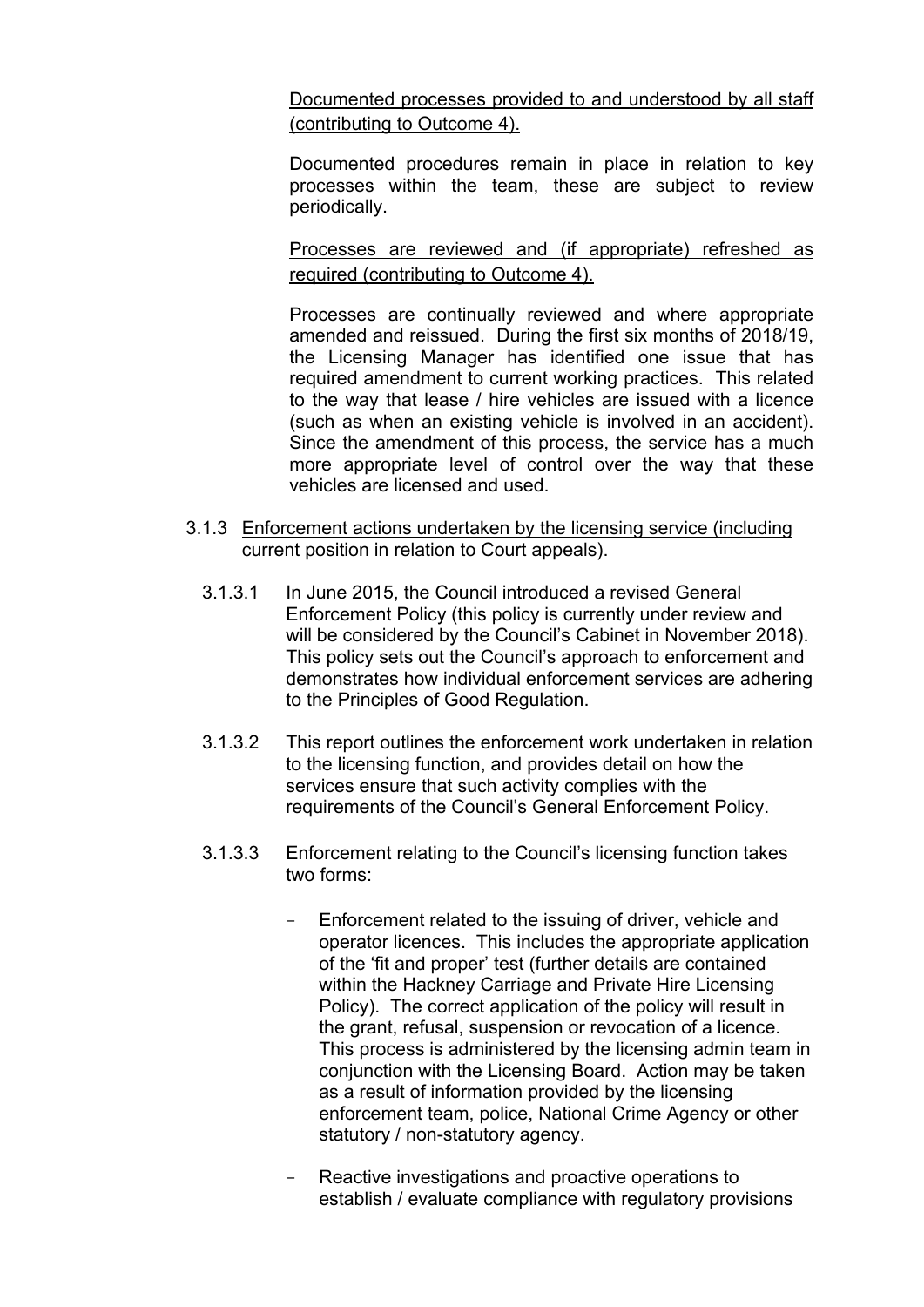and licence conditions. This takes the form of complaint investigations, pre-arranged enforcement operations (such as vehicle safety checks) and observations to identify noncompliance with licensing requirements. Action may ultimately lead to the referral of licence holders to a subcommittee of the Council's Licensing Board and / or the instigation of legal proceedings in the criminal courts.

- 3.1.3.4 The Council is required to undertake enforcement in relation to its licensing function, however the way in which enforcement activity is undertaken is at the discretion of the Council. The vast majority of complaints are dealt with on an informal basis which means that they do not result in criminal proceedings.
- 3.1.3.5 The licensing service exercises its regulatory activities in a way which is:
	- Proportionate our activities will reflect the level of risk to the public and enforcement action taken will relate to the seriousness of the offence.
	- Accountable our activities will be open to public scrutiny, with clear and accessible policies, and fair and efficient complaints procedures.
	- Consistent our advice to those we regulate will be robust and reliable and we will respect advice provided by others. Where circumstances are similar, we will endeavour to act in similar ways to other local authorities.
	- Transparent we will ensure that those we regulate are able to understand what is expected of them and what they can anticipate in return.
	- Targeted we will focus our resources on higher risk enterprises and activities, reflecting local need and national priorities.
- 3.1.3.6 In undertaking its enforcement activities, the Council's licensing service needs to demonstrate compliance with these elements.
- 3.1.3.7 Information in relation to the activities of the licensing enforcement team is attached to this report as Appendix 2.
- 3.1.3.8 Information in relation to the activities of the licensing admin team is attached to this report as Appendix 3 (please note that this also includes enforcement actions undertaken as a result of decisions made following consideration of a matter by a subcommittee of the Council's Licensing Board).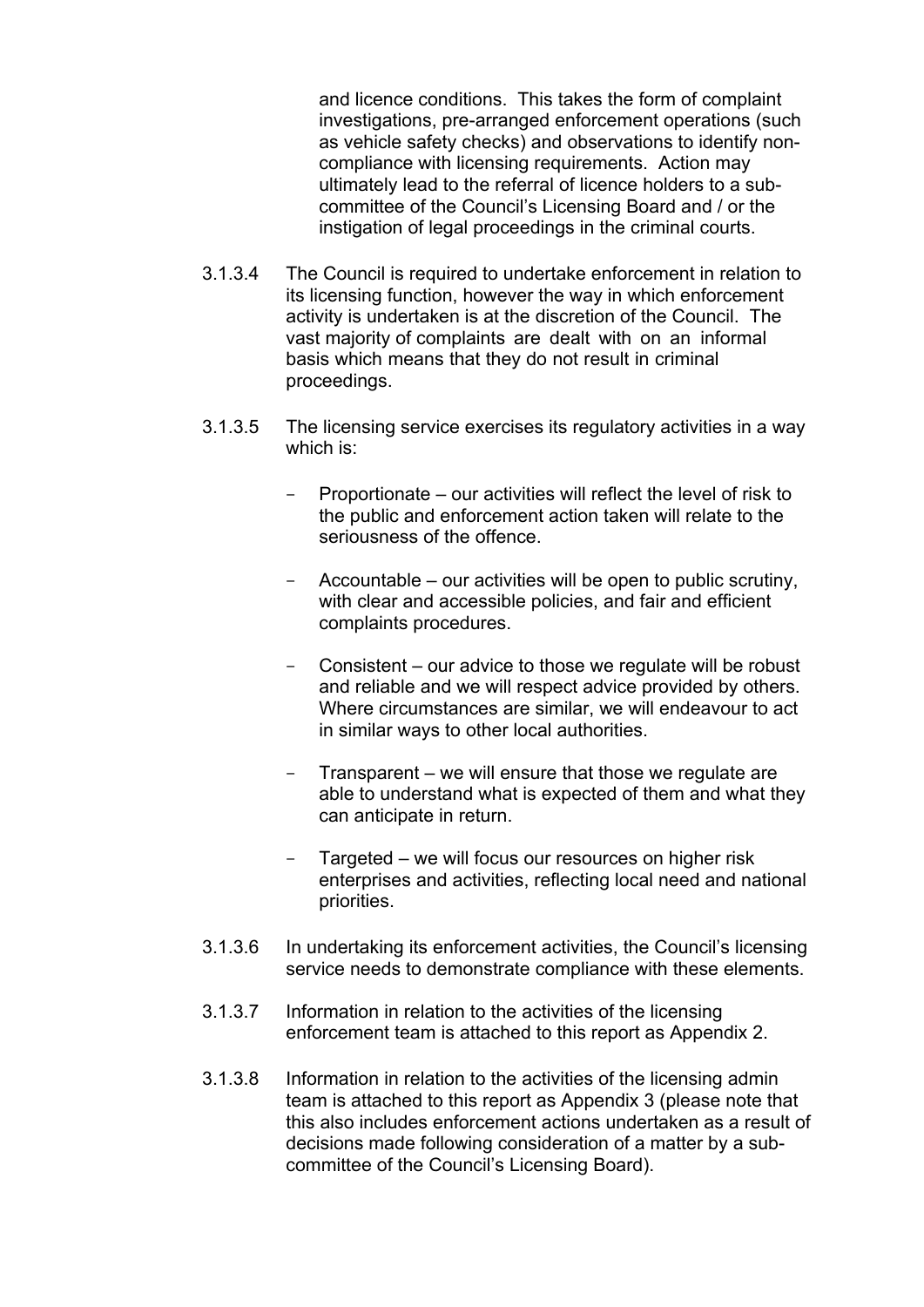- 3.1.3.9 Any person aggrieved by such a determination has the right of appeal to the Magistrates' Court, which must be exercised within 21 days of receipt of written notification of the decision.
- 3.1.3.10 Between April 2018 and September 2018 (inclusive) there have been 10 appeals lodged in relation to decisions made by licensing officers and / or the Licensing Board (all of these relate to driver matters only). The Council has successfully defended five of these (including one by way of a Public Interest Immunity hearing).
- 3.1.3.11 Of the remaining five cases:
	- Three have not yet been resolved and so remain ongoing.
	- One was initially successfully defended, but the decision was set aside and the case reopened (this therefore remains ongoing).
	- One appellant was successful in his appeal at the Magistrates Court, however the Council has appealed this decision to the Crown Court – this case therefore also remains ongoing.
- 3.1.3.12 Therefore, the Council has successfully defended 100% of the appeals that have been before a Court.
- 3.1.3.13 Further detail in relation to individual appeals is available on request. If Members wish to discuss any of these cases in further detail then this may be dealt with in the confidential part of the agenda.
- 3.1.3.14 Initial enforcement in relation to costs that are awarded is via the sundry debtors' process. Thereafter any costs remaining unpaid are pursued by Legal Services through the civil enforcement processes available through the County Court.
- 3.1.3.15 At its meeting in February 2017, the Licensing Board set priorities for the licensing team during the financial year 2017/18.
- 3.1.3.16 Unfortunately, the service has experienced some difficulties in relation to the number of operational enforcement officers that are available to the service. This has been for a number of reasons, including promotion to other roles within the service, maternity leave, resignation and sickness absence.
- 3.1.3.17 Despite these difficulties, the service has maintained an effective enforcement role – one which is considered to be much improved from previous years. However, it has been unavoidable that resources have been directed towards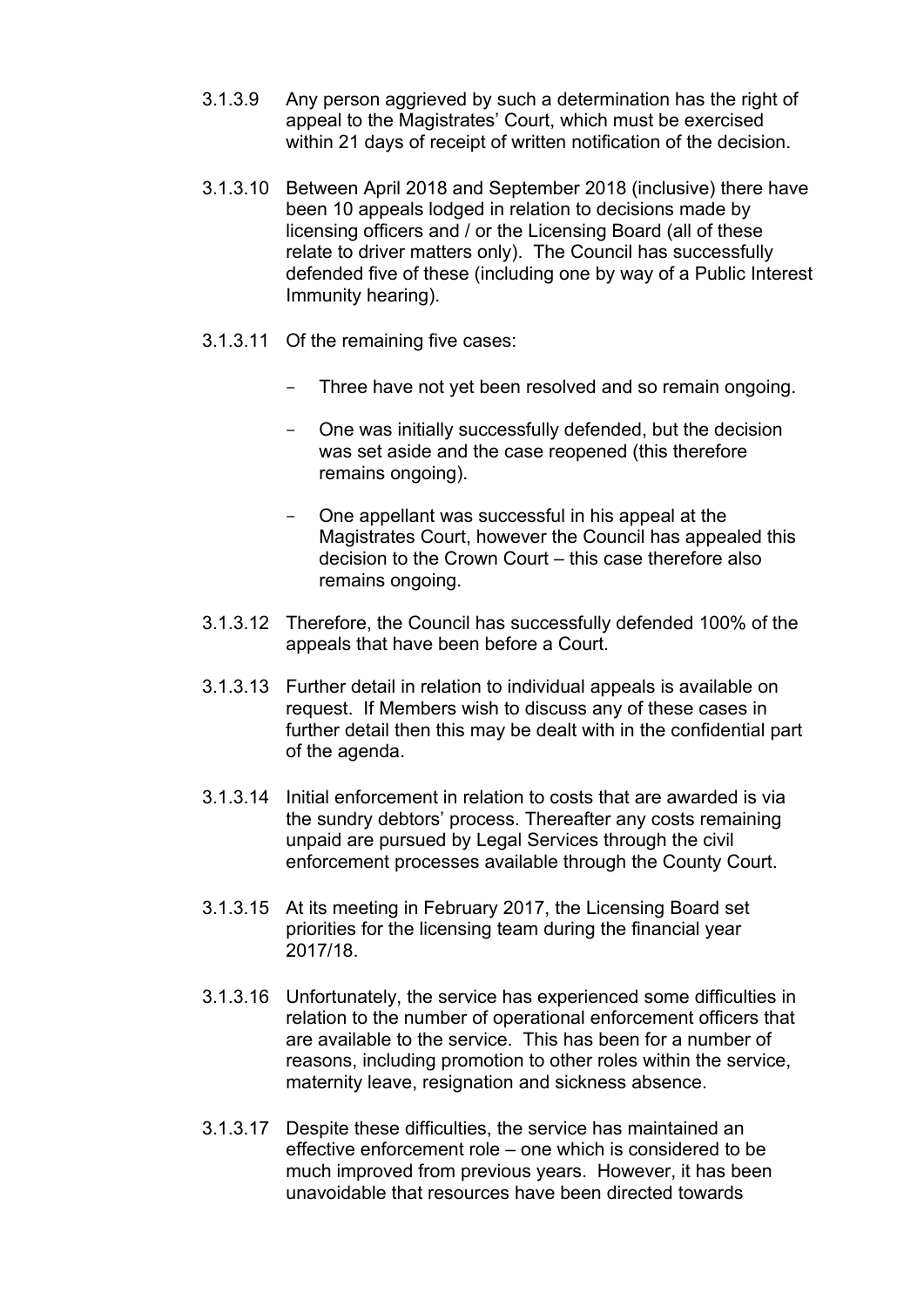reactive complaint investigation and enforcement of matters directly related to public safety. That said, a significant amount of work has been undertaken in relation to the priorities that were agreed by the Licensing Board.

- 3.1.3.18 The priorities and the actions taken in relation to them are outlined below:
	- Private Hire Operators

The specific actions in relation to Private Hire Operators were as follows:

- Review of the way that the Council's fitness and propriety requirements are applied to all operators that are licensed by Rotherham MBC.
- Review the business practices of Operators in order to evaluate whether these practises have an effect on the activities of the drivers that they operate.
- Review and analyse complaints, statistics and other information in relation to Operators to identify any trends / patterns of behaviour that may indicate the need for further scrutiny of individual Operators.

Officers have undertaken a number of inspections / visits to the premises of licensed Private Hire Operators. These visits exposed several failings amongst operators which were initially addressed via advice and guidance (this is in accordance with the Council's General Enforcement Policy).

However, despite being provision of advice and guidance, several Operators have continued to act in contravention of their licence conditions (and in some cases legal requirements).

The most serious of these related to the case of a Private Hire Operator that was brought before the Licensing Board on 3 rd September 2018. Concerns in this case included:

- The use of unlicensed vehicles and drivers (some of which were subsequently convicted of sexual offences against children).
- Inability to maintain accurate records.
- Aggressive / intimidating behaviour towards licensing officers.
- Dishonesty / disregard for licensing requirements.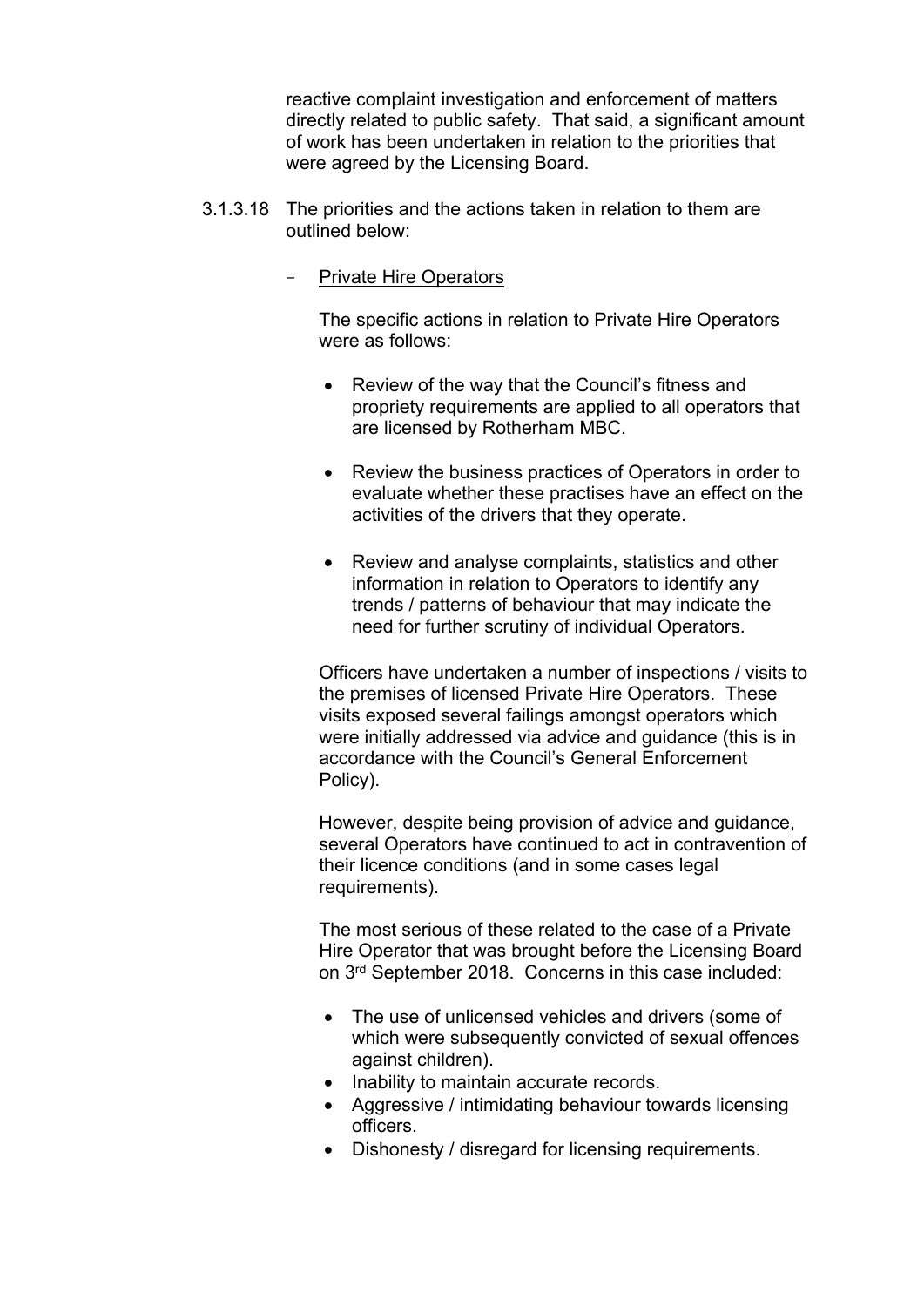The outcome of the hearing is not detailed in this report as (at the time of drafting) the decision had not been communicated to the licence holder.

In addition to the above, action is also likely in relation to the following cases:

Operator 1 - likely referral to Licensing Board as a result of failing to keep operator records as defined by the Policy, failing to produce vehicle for a compliance test and displaying an expired PHV rear plate.

There also be offences of using unlicensed vehicles and driver which are currently being investigated.

Operator 2 - currently under investigation for suspicion of using unlicensed vehicles and drivers (4), failing to keep operator records as defined by the Policy.

Operator 3 - currently under investigation for using unlicensed vehicles and drivers (3) and failing to keep operator records as defined by the Policy.

Operator 4 - currently under investigation for using unlicensed vehicles and drivers (2) and failing to keep operator records as defined by the Policy.

Operator 5 – currently under investigation for supplying unlicensed vehicles and drivers to other licensed Private Hire Operators and for failing to comply with the request of an authorised officer.

Operator 6 – currently under investigation in relation to operator records, further enquiries are ongoing.

Due to the complexity of these cases, it is unlikely that cases will be brought before the Licensing Board in the immediate future – however progress should be made in the final quarter of the current financial year.

#### Takeaways / late night restaurants

The specific actions in relation to Private Hire Operators were as follows:

- The identification of opportunities to work with partners to raise awareness of safeguarding matters within the takeaway / restaurant trade.
- Review work that has been identified as good practice nationally with a view to developing and implementing similar projects / schemes in Rotherham.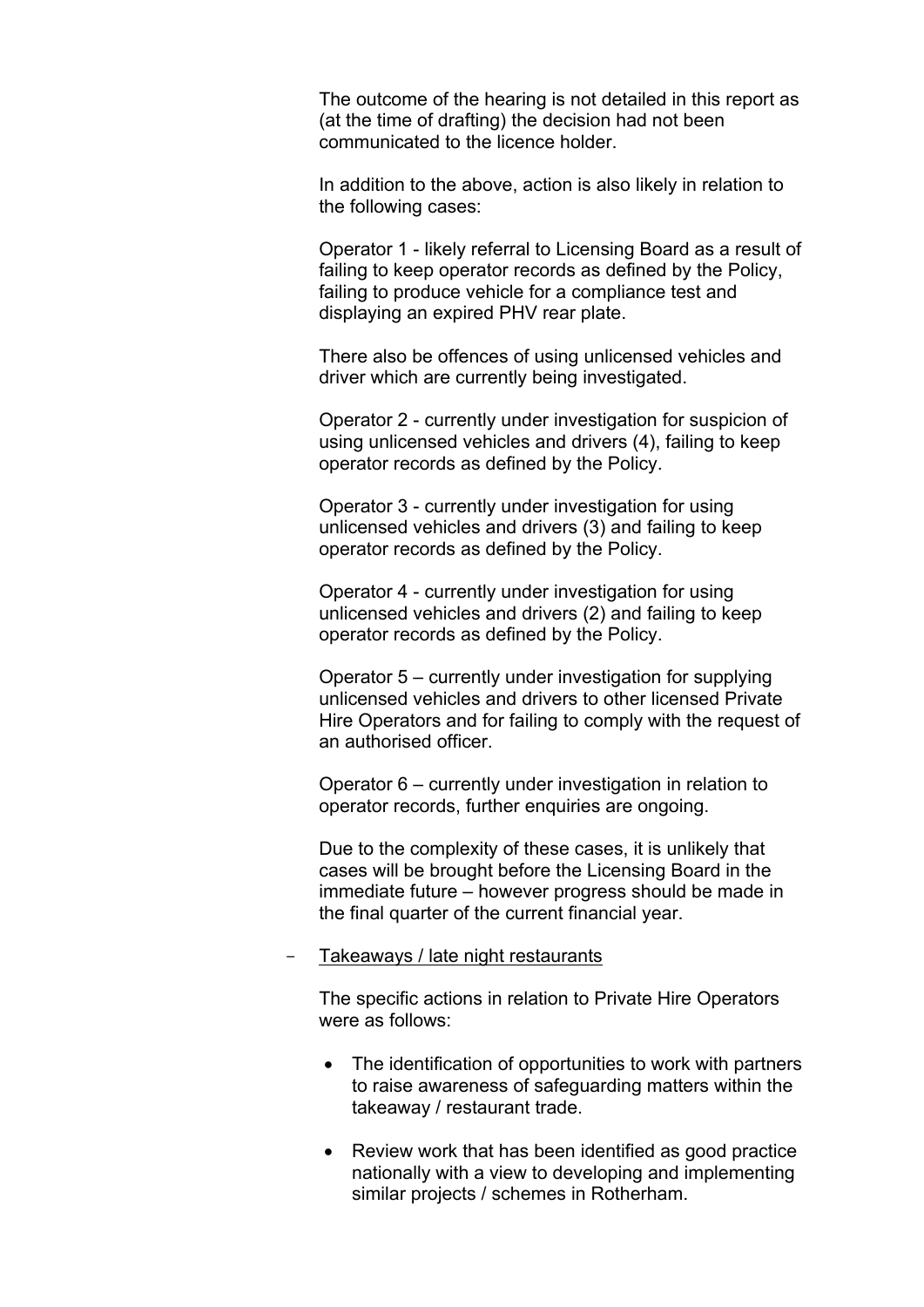Further development of information / intelligence sharing pathways between the council's licensing service and South Yorkshire Police, the National Crime Agency and other relevant partners.

Due to the amount of work undertaken with Operators and the demands of reactive work, the service has not been able to focus on late night takeaways to the desired extent.

That said, licensing officers have undertaken the following work in relation to licensed late night takeaways:

- Undertaken late night visits with police officers and immigration officials to identify illegal workers and address any concerns in relation to the presence of young people near takeaways late at night.
- Worked with the National Crime Agency and South Yorkshire Police to undertake disruption activity where there is information that premises are linked to child safety concerns.
- Reviewed National good practice through attendance at seminar and conferences (including the recent work undertaken by Swinton Lock) with the intention of identifying good practice and developing similar schemes within Rotherham.

### 3.1.4 Service restructure / staffing update.

- 3.1.4.1 Following a recent round of recruitment, the following appointments have been made within the Licensing Service:
	- Rachel Williams has been appointed to the post of Licensing Enforcement Officer. Rachel will commence employment with the Council on 1<sup>st</sup> October 2018.
	- The vacant post of Licensing Technical Support Officer (0.4 FTE) has been filled subject to all relevant pre-employment checks being satisfactorily completed. This individual is able to start work at very short notice.
- 3.1.4.2 As a result of this recruitment, all vacancies within the Licensing team are now filled.
- 3.1.5 Update in relation to some key initiatives and project work that have been ongoing within the Licensing Service.
	- 3.1.5.1 Other significant activities / actions of note in the first six months of the year include: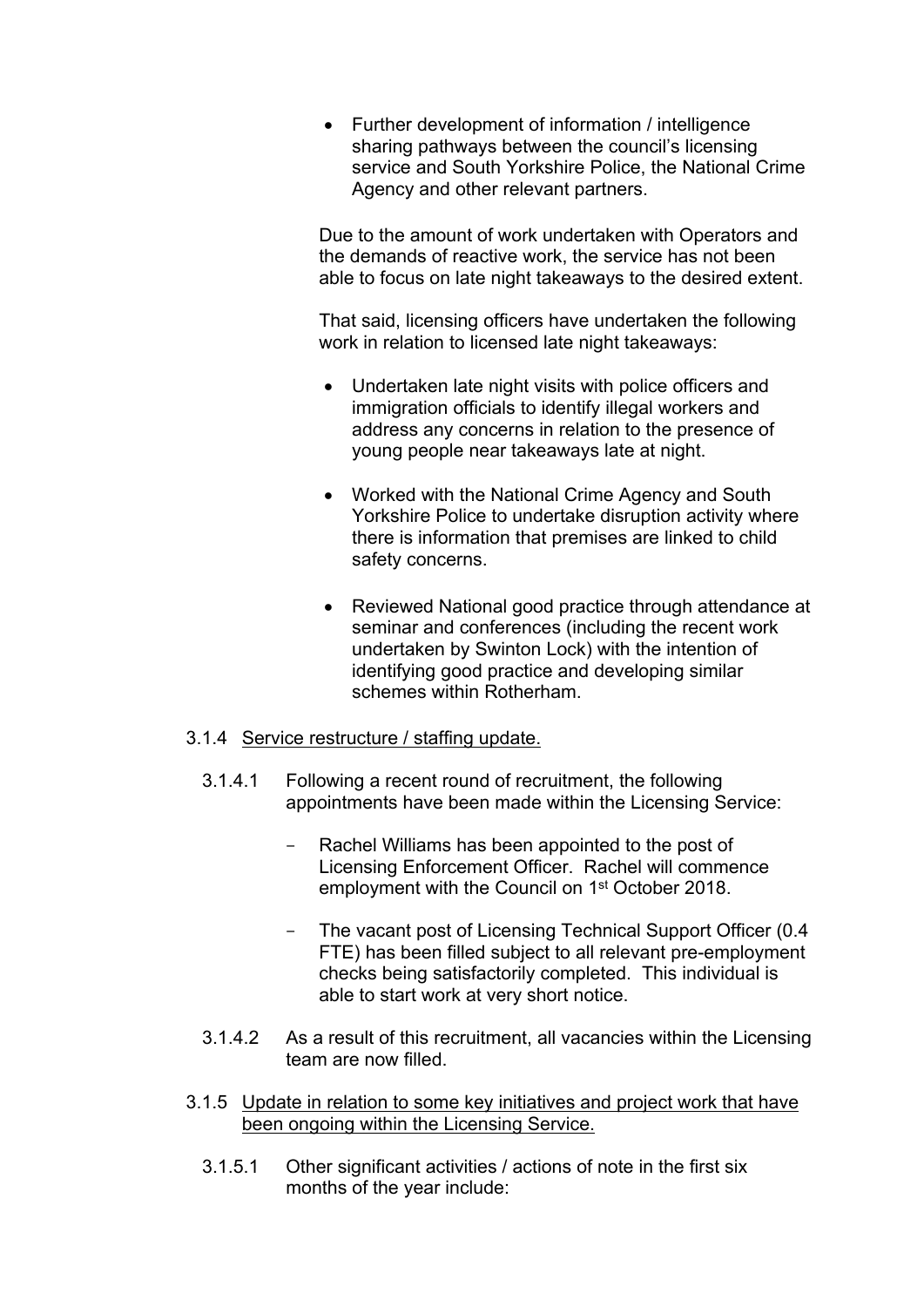The National Register of Revocations and Refusals (NR3) went live in August 2018 – NR3 is hosted by the National Anti-Fraud Network (NAFN). The Council's Licensing Service will undertake a check of the database as part of the process of assessing an applicant's fitness to hold a Hackney Carriage / Private Hire Driver's licence in Rotherham.

Council licensing officers initially contacted NAFN in March 2017 and suggested that a shared database of revocations and refusals would be useful, and that the existing NAFN system could be adapted to provide this.

Following this contact, other local authorities expressed an interest in the scheme (some of whom had also contacted NAFN) and a "local authority user group" was established in July 2017 (hosted by the Local Government Association).

Officers from Rotherham MBC were part of this user group, and over subsequent months officers were involved in the development and testing of NR3.

Council officers have worked with colleagues in the Change and Innovation Team to review and amend existing processes to make them more streamlined and user friendly.

This will see the introduction of online accounts for all licence holders, and allow them to make applications online rather than visit Riverside House in person.

- The review of the Council's knowledge test has been completed, and is due to be introduced in November 2018. This test is more comprehensive than the current one and will ensure that the standard of driver that is licensed in Rotherham is further improved.
- The Council's Safeguarding Awareness Training Course has been reviewed and amended following feedback from participants and Members of the Licensing Board that had attended the training.

The training is now significantly more comprehensive and includes an assessment which attendees must pass in order to satisfactorily complete the course (100% pass mark).

- 3.1.5.2 The following work is planned for the coming months:
	- Introduction of a window sticker that will be displayed in licensed vehicles – this sticker will confirm that the vehicle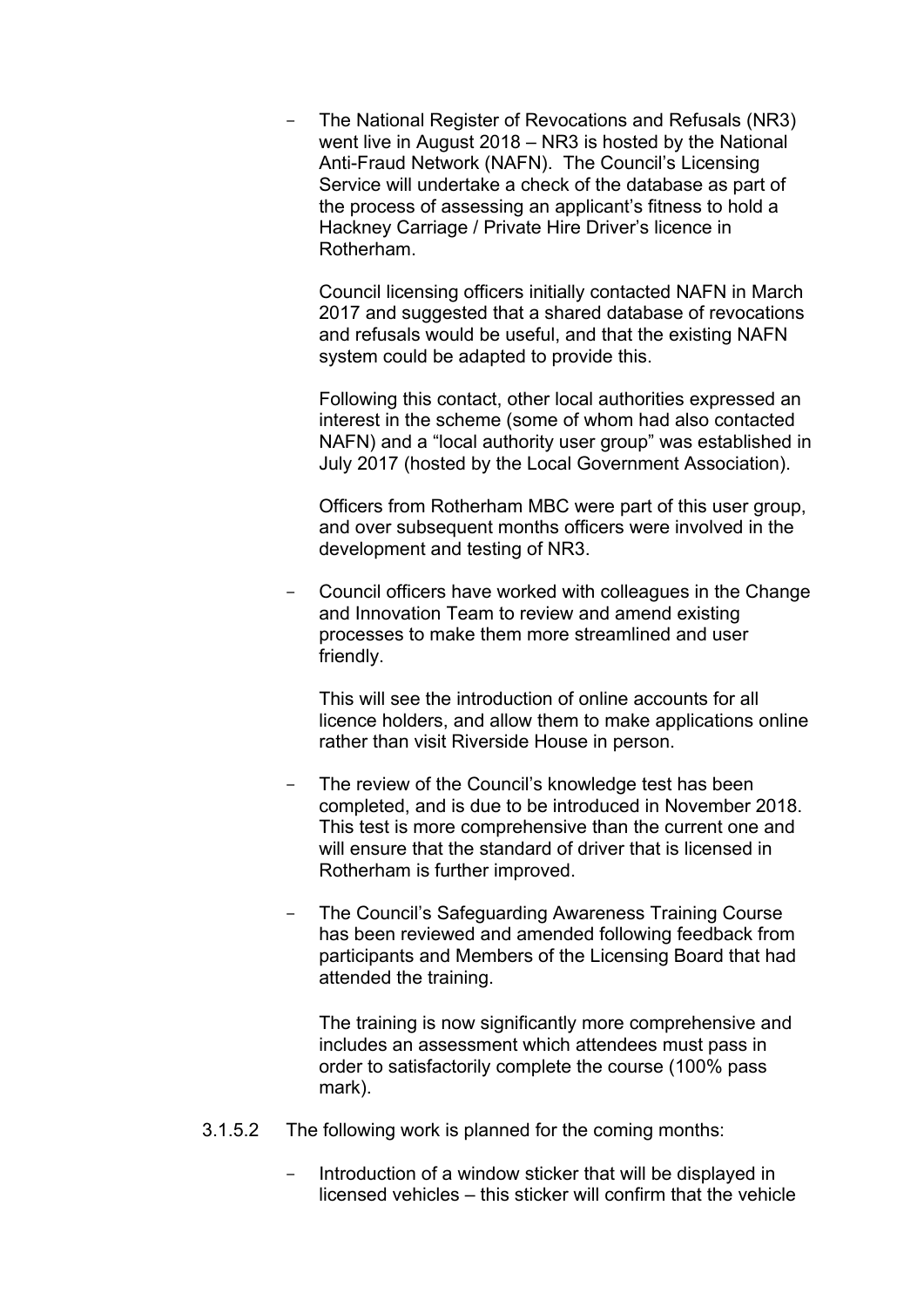is licensed by Rotherham MBC and provide details of the way that passengers can obtain further information about the vehicle and raise a concern about / compliment the driver. It is anticipated that these stickers will be introduced in licensed vehicles during October / November 2018.

- There will be a general review of the conditions that are attached to Hackney Carriage / Private Hire licences. This will ensure that the licence conditions continue to provide the highest levels of protection for passengers that travel in licensed vehicles. This work is expected to commence in early 2019.
- There will be a review of the way that camera systems used in licensed vehicles are procured and approved. This is likely to involve a tendering process and the identification of an approved supplier(s).

Further updates will be provided in relation to all of these matters in due course.

## **4.** Options considered and recommended proposal

- 4.1 The report is for information only, and therefore no options / proposals are recommended.
- 4.2 However, in relation to enforcement work, the service has a number of options available to it:
	- 4.2.1 Compliance Advice, Guidance and Support
		- 4.2.1.1 The Council uses compliance advice, guidance and support as a first response in the case of many breaches of legislation / licence condition that are identified. Advice is provided, sometimes in the form of a warning letter, to assist licence holders in rectifying breaches as quickly and efficiently as possible, avoiding the need for further enforcement action. A warning letter will set out what should be done to rectify the breach and to prevent re-occurrence. If a similar breach is identified in the future, this letter will be persuasive in considering the most appropriate enforcement action to take on that occasion. Such a letter cannot be cited in court as a previous conviction but it may be presented in evidence and will illustrate a graduated, proportionate response in relation to enforcement.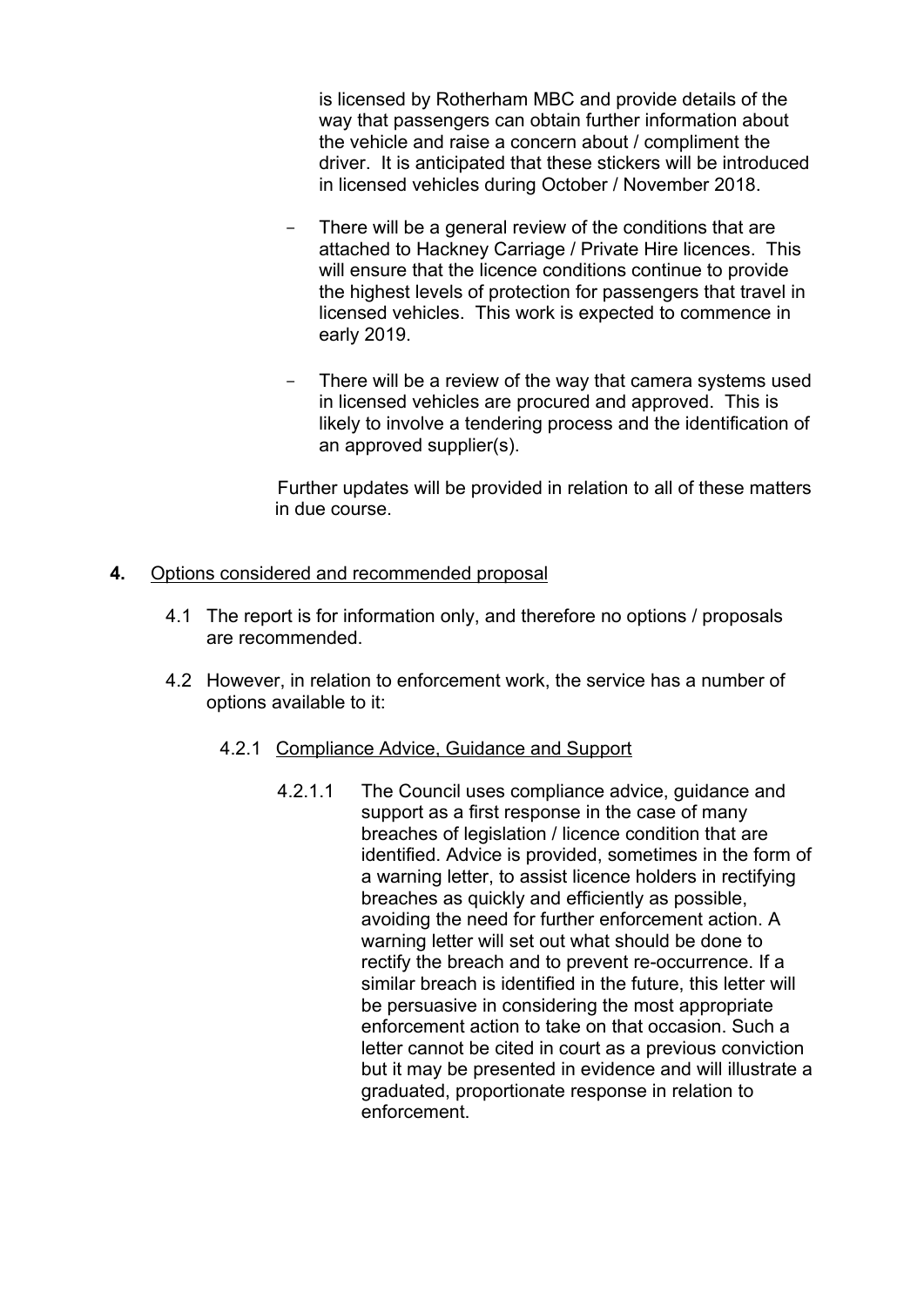### 4.2.2 Refusal / Suspension / Revocation of Licences

- 4.2.2.1 Licence applications will be refused where applicants are not considered to meet the standards / requirements that are required by the Council.
- 4.2.2.2 Where a licence holder fails to adhere to certain standards, acts inappropriately or breached a licence condition, the Council will review the licence by referring the matter to a sub-committee of the Council's Licensing Board. If it shown, on the balance of probabilities, that the licence holder is no longer considered to be a 'fit and proper' person to hold a licence then the review may lead to a revocation or suspension of the licence.
- 4.2.2.3 When considering future licence applications, the Council may take previous breaches and enforcement action into account.

## 4.2.3 Prosecution / simple caution

- 4.2.3.1 Licence holders that are shown to have committed significant breaches of licence condition (or unlicensed individuals that have undertaken licensable activity) may be the subject of legal proceedings by the Council. This may take one of two forms, a simple caution or a prosecution. Either of these options may be considered in conjunction with a revocation or suspension of a licence.
- 4.2.3.2 Simple cautions (previously known as 'formal cautions') are issued as an alternative to prosecution for some less serious criminal offences, where a person admits an offence and consents to the simple caution. Where a simple caution is offered and declined, the Council will proceed to a prosecution of the individual.
- 4.2.3.3 A simple caution for a criminal offence will appear on the offender's criminal record. It is likely to influence how the Council and others deal with any similar breaches in the future, and may be cited in court if the offender is subsequently prosecuted for a similar offence. If a simple caution is issued to an individual (rather than a corporation) it may have consequences if that individual seeks certain types of employment.
- 4.2.3.4 Simple cautions will be used in accordance with Home Office Circular 016/2008 and other relevant guidance.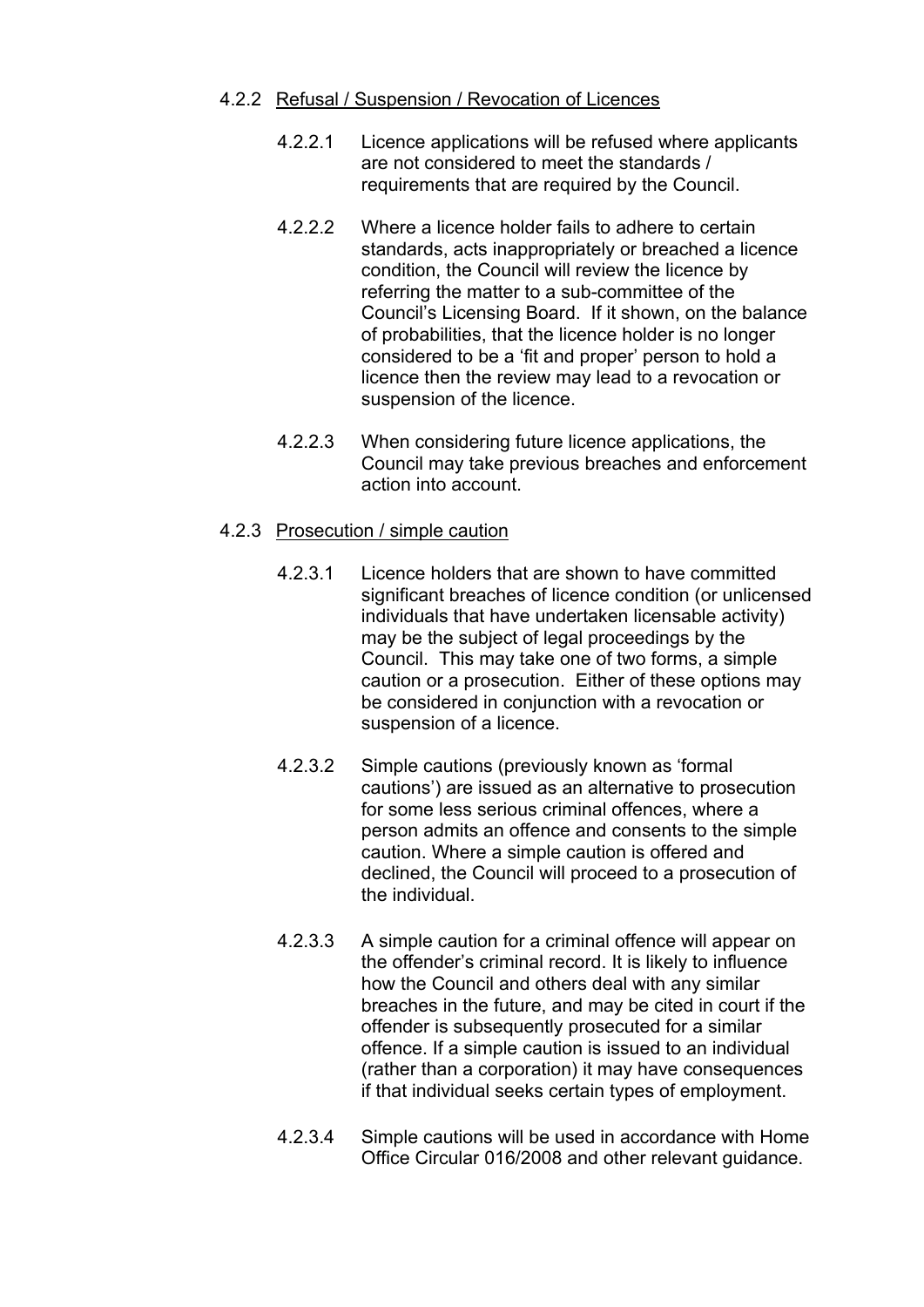- 4.2.3.5 The Council may prosecute in respect of more serious or recurrent breaches, or where other enforcement actions, such as voluntary undertakings or statutory notices have failed to secure compliance. When deciding whether to prosecute, the Council has regard to the provisions of The Code for Crown [Prosecutors](http://www.cps.gov.uk/publications/code_for_crown_prosecutors) as issued by the Director of Public Prosecutions.
- 4.2.3.6 Prosecution will only be considered where the Council is satisfied that it has sufficient evidence to provide a realistic prospect of conviction against the defendant(s).
- 4.2.3.7 Before deciding that prosecution is appropriate, the Council will consider all relevant circumstances carefully and will have regard to the following public interest criteria:
	- Seriousness of the offence committed
	- The level of culpability of the suspect
	- The circumstances of, and the harm caused to the victim?
	- Was the suspect under the age of 18 at the time of the offence?
	- What is the impact on the community?
	- Is prosecution a proportionate response?
	- Do sources of information require protecting?
- 4.2.3.8 A successful prosecution will result in a criminal record. The court may impose a fine and in respect of particularly serious breaches a prison sentence.
- 4.2.3.9 The conviction of an individual for an offence will require proof beyond reasonable doubt.
- 4.2.4 The selection of the most appropriate enforcement option in relation to a particular situation is determined by the investigating officer. That said, all enforcement cases are signed off by the Principal Licensing Officer prior to the investigation being closed. In addition, a sample of completed investigations is evaluated by service management as part of the Performance Management Framework in order to confirm that the correct action has been taken in all cases.

# **5. Consultation**

- 5.1 Extensive consultation took place in relation to the development of the policy requirements.
- 5.2 Consultation with representatives of the licensed trade was undertaken during the development of the implementation scheme, with the proposed scheme was agreed by Commissioner Ney in August 2015 following consultation with members of the Advisory Licensing Board.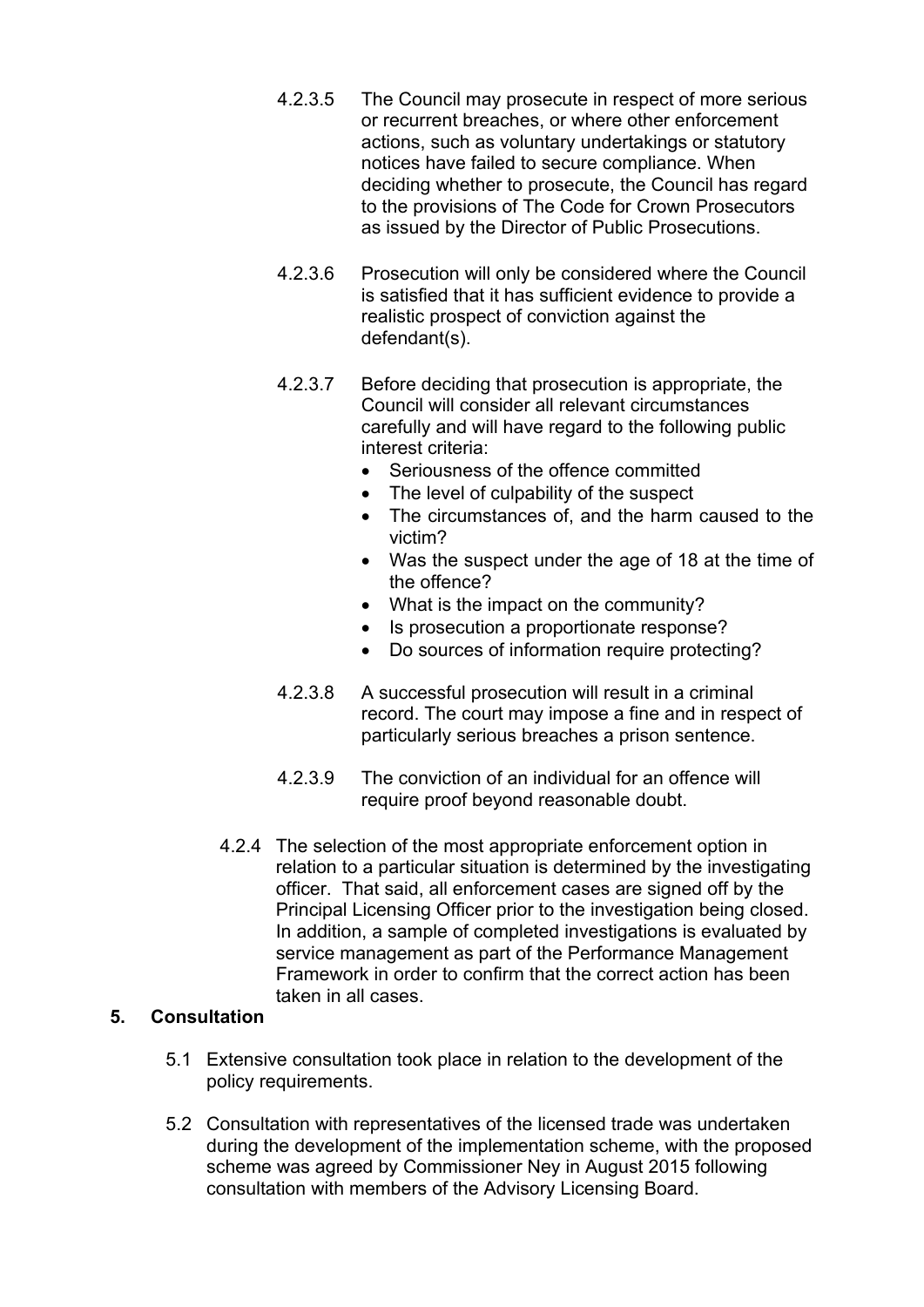# **6. Timetable and Accountability for Implementing this Decision**

6.1 This report is for information and comments only

# **7. Financial and Procurement Implications**

- 7.1 There are no financial or procurement implications directly associated with this report.
- 7.2 There is, however, the risk of financial penalties (as outlined below) resulting from potential legal challenges if the Council does not provide an effective licensing service.

## **8. Legal Implications**

- 1.1 Failure of the licensing service to effectively implement and administer the requirements of the Council's policy may result in a legal challenge being made against the Council.
- 1.2 A successful legal challenge will have a financial and reputational impact on the Council – it is therefore essential that the policy is implemented effectively and administered appropriately.
- 1.3 The Council must be able to demonstrate effectiveness of the policy and provide confidence and reassurance regarding its implementation.

### **2. Human Resources Implication**

- 2.1 In order to ensure the effective implementation and application of the policy and the ability to meet the performance measures, it is essential that all staff involved have the necessary knowledge and capability to undertake their role.
- 2.2 Staff understanding and awareness of the policy and its effective application will be monitored by team / service management at team meetings and periodic 1:1 meetings. Any development needs will be identified at these meetings and action taken as appropriate.
- 2.3 Effective communication within the team, particularly in relation to policy and performance matters, will ensure that the Council delivers a consistent approach to the implementation of the policy. This will also provide a common understanding and appreciation of any issues that arise as a result of the policy (and its implementation) – allowing the Council to clarify or amend requirements as required.
- 2.4 In order to ensure the effective delivery of the Council's licensing enforcement function it is essential that all staff involved have the necessary skills, knowledge and capability to undertake their role in accordance with legislative requirements, published guidance and the Council's General Enforcement Policy.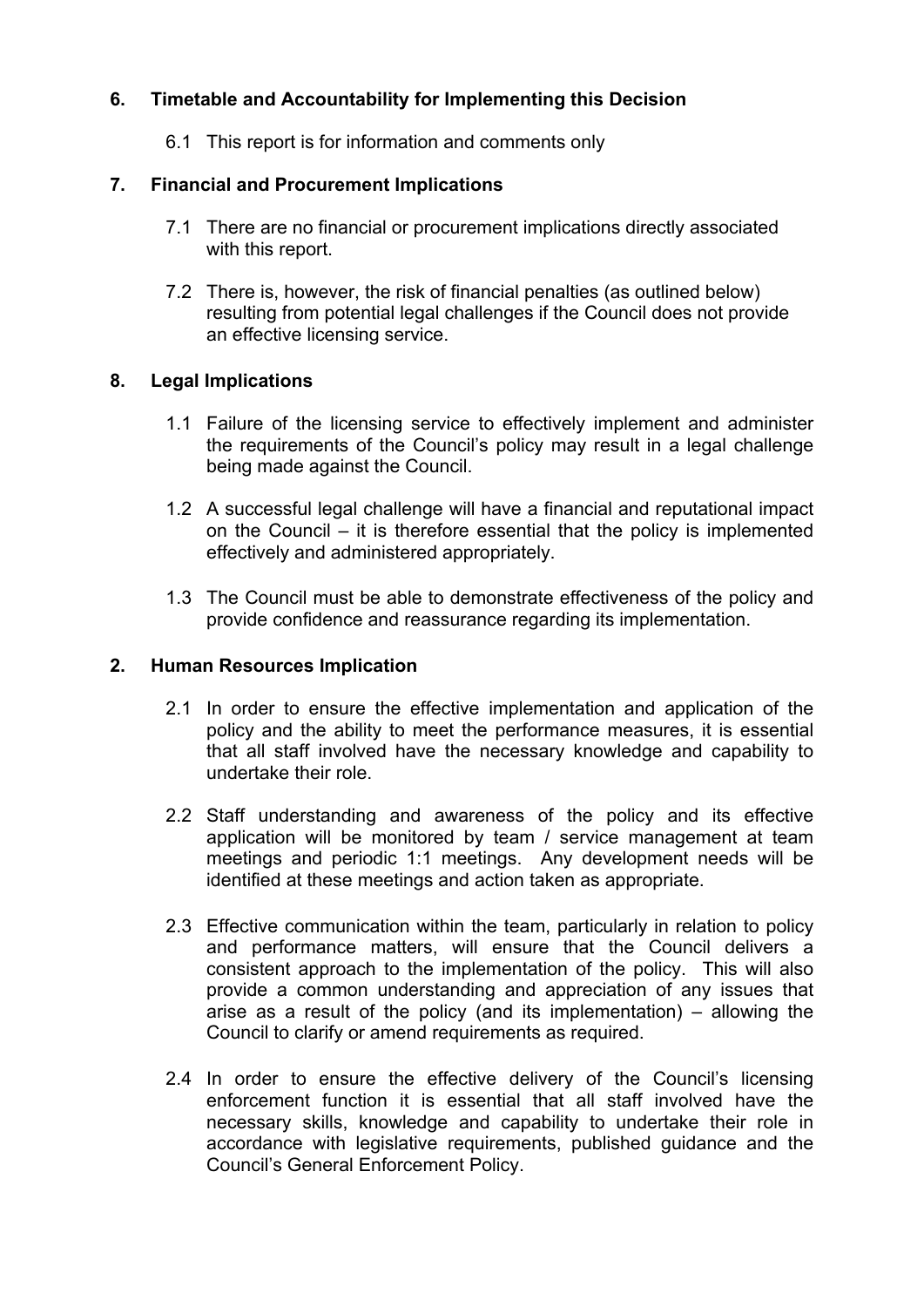- 2.5 Competency is maintained via the undertaking of appropriate training and continued professional development, and assessment of competency as 1:1 / supervision meetings which complement the annual Performance and Development Review cycle.
- 2.6 Any issues identified in relation to the enforcement work that is carried out are discussed with individual officers and corrective actions undertaken where necessary.

### **3. Implications for Children and Young People and Vulnerable Adults**

- 3.1 Both the Jay report into Child Sexual Exploitation (CSE) in Rotherham and the subsequent Corporate Governance Inspection led by Louise Casey CB identified issues, amongst which was the importance of having an effective taxi licensing service.
- 3.2 In order to ensure the Council's Licensing Service is effective, fit for purpose, and has addressed the concerns raised in Louise Casey's report; the following outcomes must be demonstrated:
	- All licence holders are "fit and proper" to hold licences.
	- Trained decision makers must make high quality, appropriate and timely decisions that protect the public from risk of harm.
	- The Licensing Service uses all available statutory powers appropriately, proactively and reactively, to disrupt criminal activity (including CSE and related activity).
	- The licensing team must consistently provide high quality, timely processing of licensing applications.
	- The Council's Private Hire and Hackney Carriage Licensing Policy will be effectively implemented.
- 3.3 In order to address this, the service has developed a performance management framework and improvement plan to provide assurance that the outcomes identified above are achieved.
- 3.4 At the heart of the new policy, service improvement plan and the performance framework lies a commitment to the protection of the public, safeguarding children and the vulnerable and the prevention of crime and disorder. The effective implementation of the licensing policy and the standards that it contains plays an important part in the protection of children and vulnerable people in Rotherham.
- 3.5 Since the publication of the report, the licensing team have been working with colleagues in Children's Services to ensure that those involved in the care and support of looked after children are aware of the key contacts within licensing, the nature of information that can be passed on to the licensing team and the action that the team can take as a result. This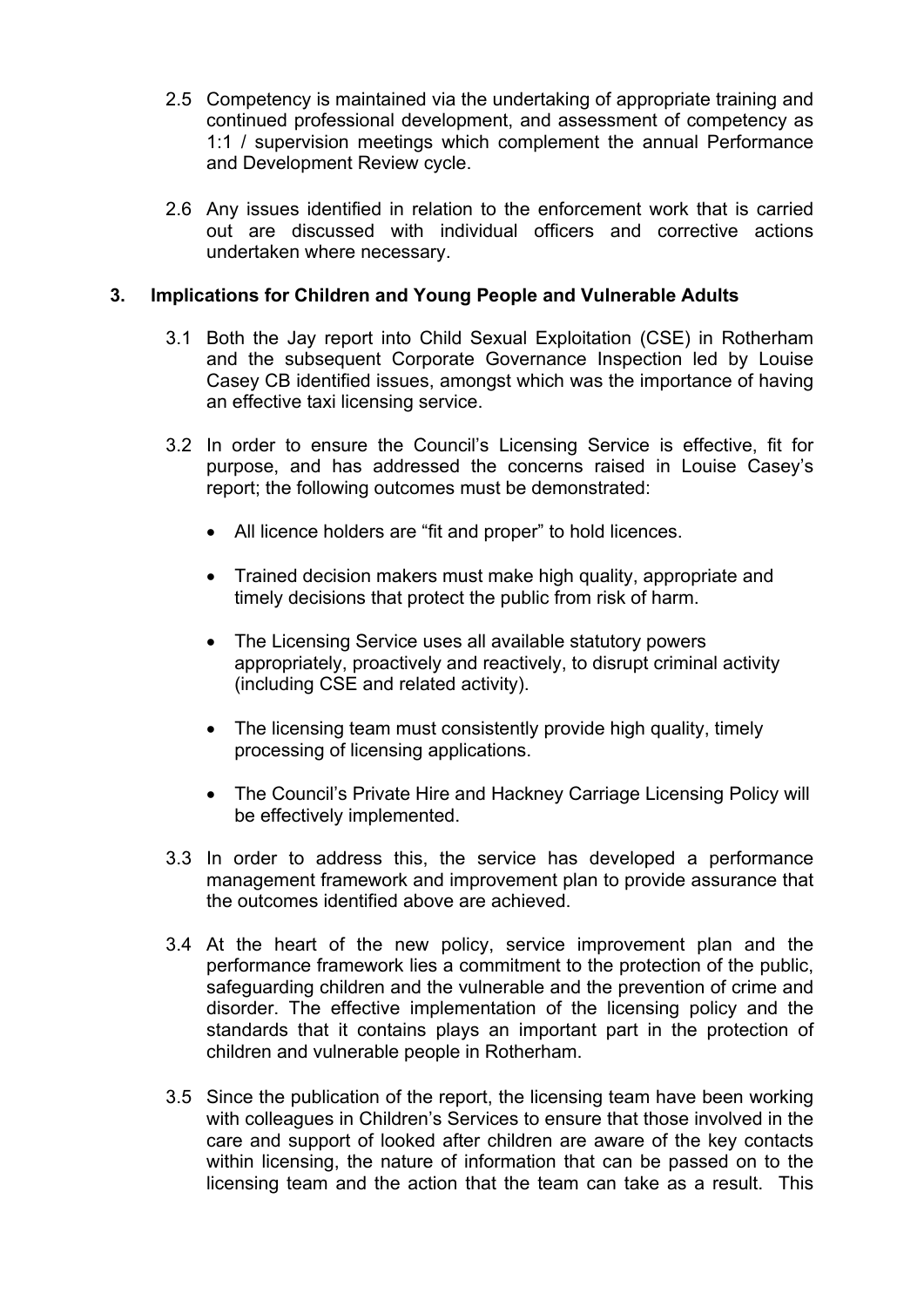has been achieved by identifying single points of contact within the Business Regulation Service and Children's Services, and an agreed protocol for the sharing of information between services (making use of the formal, documented Local Authority Designated Officer procedures within Children's Services)

- 3.6 In addition, action has been taken to repair and formalise the information sharing processes within the Council and between its partners. This includes the regular attendance of a senior manager from the Council's regulatory service at the weekly CSE Intelligence Sharing Meetings that are chaired by South Yorkshire Police. Information that is discussed at the weekly meetings includes detail on offenders, victims and locations of concern. These meetings also provide a forum where a multiagency approach to a problem can be discussed – if need be with formation of a separate task and finish group consisting of the various Council services and partner agencies.
- 3.7 The service has also developed an excellent working relationship with the National Crime Agency, this sees the regular exchange of information in relation to potential concerns around licensed individuals / premises – and on more than one occasion has resulted in the revocation of driver licenses with immediate effect.
- 3.8 The Council's Hackney Carriage and Private Hire Licensing Policy makes it clear that non-conviction information can be taken into consideration when making decisions regarding licensing matters (there had previously been a criticism that officers acted only when a licence holder had actually been convicted of an offence). The policy confirms that the safety of the travelling public must be the paramount concern.

### **4. Equalities and Human Rights Implications**

- 4.1 In undertaking its licensing function, the Council comply with relevant legislative requirements including the Human Rights Act 1998.
- 4.2 The policy (along with the Council's General Enforcement Policy) will ensure the consistent and fair determination of licences – recognising that every individual is entitled to dignity and respect.
- 4.3 When making licensing decisions the Council and its officers aim to ensure there is no discrimination on the grounds of culture, ethnic or national origins, gender, disability, age, sexual orientation, political or religious beliefs, socio-economic status, or previous criminal conviction or caution which is not relevant to the current issue.
- 4.4 Adherence to these requirements are assured by means of officer awareness, observation, case reviews and both customer satisfaction and complaints received into the service. In addition, those affected by licensing decisions have the legal right to challenge that decision in the Magistrates Court.